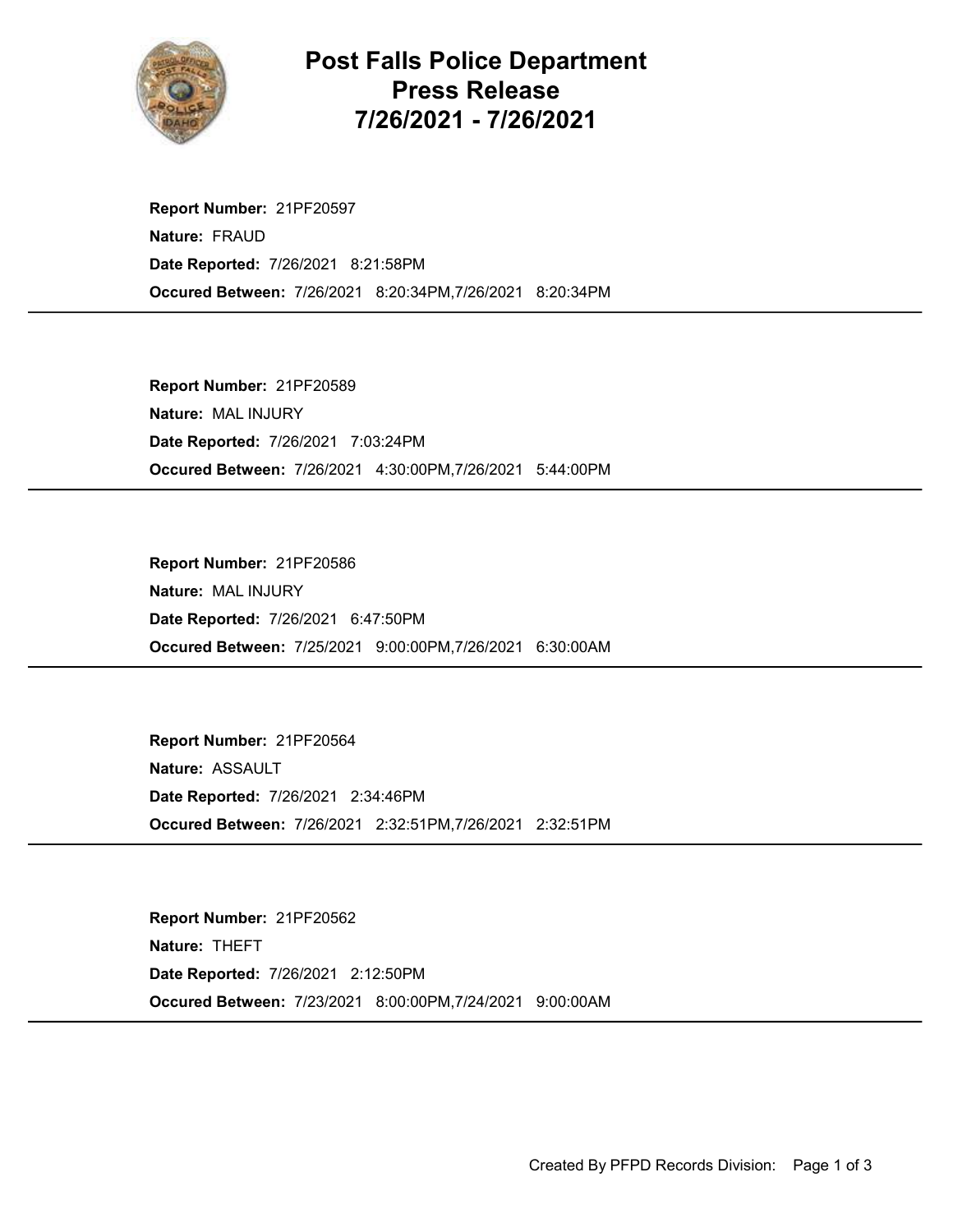Occured Between: 7/26/2021 1:05:02PM,7/26/2021 1:05:06PM Report Number: 21PF20550 Nature: ACCIDENT PD Date Reported: 7/26/2021 1:06:47PM

Occured Between: 7/24/2021 8:24:00PM,7/26/2021 6:02:00AM Report Number: 21PF20538 Nature: MAL INJURY Date Reported: 7/26/2021 10:42:31AM

Occured Between: 7/26/2021 9:13:11AM,7/26/2021 9:13:11AM Report Number: 21PF20526 Nature: FOUND PROPERTY Date Reported: 7/26/2021 9:14:27AM

Occured Between: 7/26/2021 9:08:57AM,7/26/2021 9:09:01AM Report Number: 21PF20524 Nature: DOMESTIC DISPUT Date Reported: 7/26/2021 9:10:31AM

Occured Between: 7/25/2021 9:00:00AM,7/26/2021 8:59:45AM Report Number: 21PF20522 Nature: VEHICLE THEFT Date Reported: 7/26/2021 9:01:31AM

Occured Between: 7/25/2021 6:00:00PM,7/26/2021 8:00:00AM Report Number: 21PF20515 Nature: UNLAWFUL ENTRY Date Reported: 7/26/2021 8:15:22AM